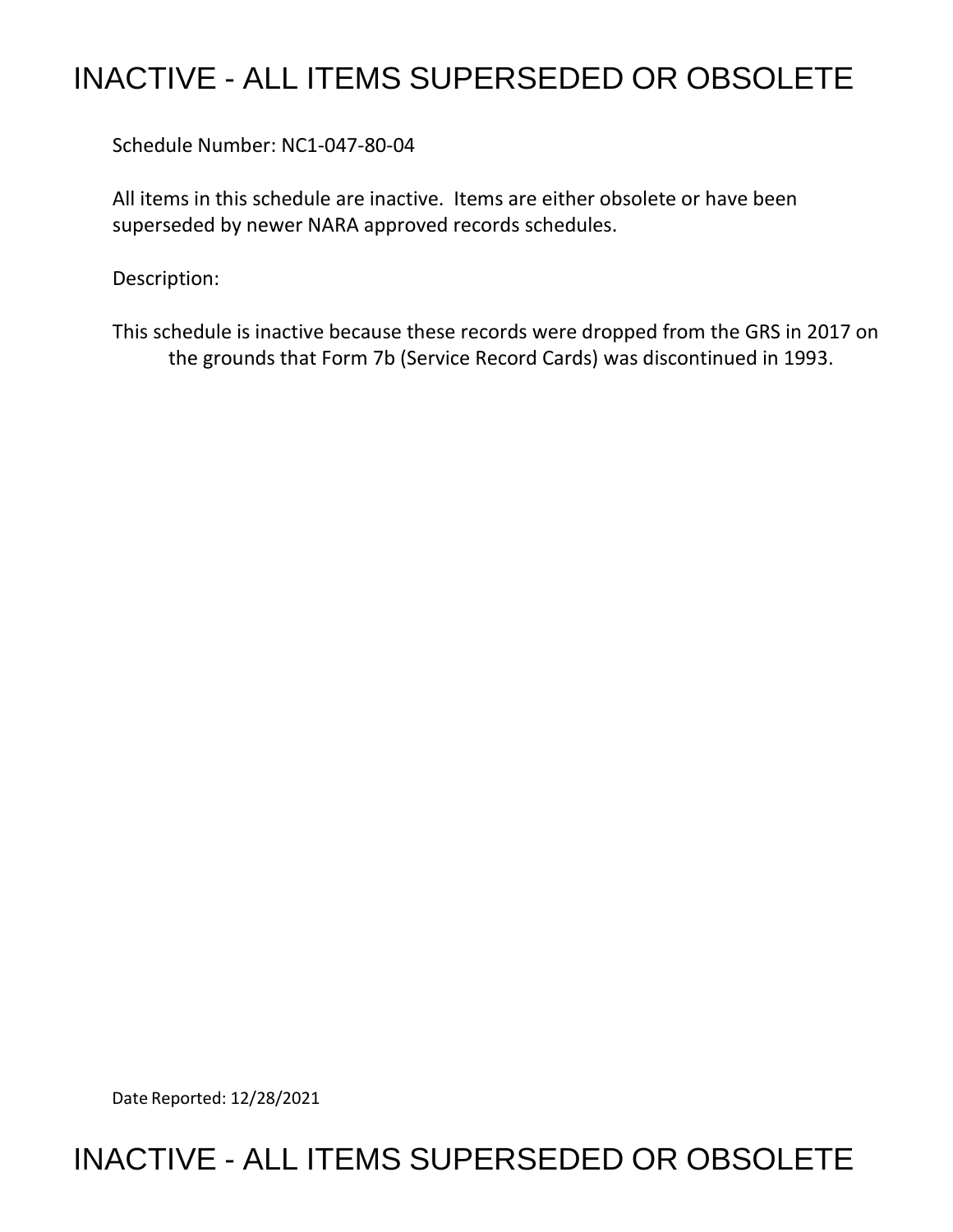|                                                                                                     |                                                                                                                                                                                                                                                                                                                                                                                                                                                                                                                                                                                                                                                                                                                                                                                                                                                                                                                                                                                                                                                                            |                                                                       | fleat NCD 12 hort          |                                                                   |                                |
|-----------------------------------------------------------------------------------------------------|----------------------------------------------------------------------------------------------------------------------------------------------------------------------------------------------------------------------------------------------------------------------------------------------------------------------------------------------------------------------------------------------------------------------------------------------------------------------------------------------------------------------------------------------------------------------------------------------------------------------------------------------------------------------------------------------------------------------------------------------------------------------------------------------------------------------------------------------------------------------------------------------------------------------------------------------------------------------------------------------------------------------------------------------------------------------------|-----------------------------------------------------------------------|----------------------------|-------------------------------------------------------------------|--------------------------------|
| REQUEST FOR RECORD ISPOSITION AUTHORITY                                                             |                                                                                                                                                                                                                                                                                                                                                                                                                                                                                                                                                                                                                                                                                                                                                                                                                                                                                                                                                                                                                                                                            |                                                                       | <b>LEAVE BLANK</b>         |                                                                   |                                |
|                                                                                                     | (See Instructions on reverse)                                                                                                                                                                                                                                                                                                                                                                                                                                                                                                                                                                                                                                                                                                                                                                                                                                                                                                                                                                                                                                              | ON BOL                                                                |                            |                                                                   |                                |
|                                                                                                     |                                                                                                                                                                                                                                                                                                                                                                                                                                                                                                                                                                                                                                                                                                                                                                                                                                                                                                                                                                                                                                                                            |                                                                       |                            |                                                                   |                                |
|                                                                                                     |                                                                                                                                                                                                                                                                                                                                                                                                                                                                                                                                                                                                                                                                                                                                                                                                                                                                                                                                                                                                                                                                            |                                                                       | $NC1 - 47 - 80 - 4$        |                                                                   |                                |
| TO: GENERAL SERVICES ADMINISTRATION,<br>NATIONAL ARCHIVES AND RECORDS SERVICE, WASHINGTON, DC 20408 |                                                                                                                                                                                                                                                                                                                                                                                                                                                                                                                                                                                                                                                                                                                                                                                                                                                                                                                                                                                                                                                                            |                                                                       | DATE RECEIVED              |                                                                   |                                |
| 1. FROM (AGENCY OR ESTABLISHMENT)                                                                   |                                                                                                                                                                                                                                                                                                                                                                                                                                                                                                                                                                                                                                                                                                                                                                                                                                                                                                                                                                                                                                                                            |                                                                       | 3–12–80                    |                                                                   |                                |
| Department of Health, Education, and Welfare                                                        |                                                                                                                                                                                                                                                                                                                                                                                                                                                                                                                                                                                                                                                                                                                                                                                                                                                                                                                                                                                                                                                                            |                                                                       |                            | NOTIFICATION TO AGENCY                                            |                                |
| 2. MAJOR SUBDIVISION                                                                                |                                                                                                                                                                                                                                                                                                                                                                                                                                                                                                                                                                                                                                                                                                                                                                                                                                                                                                                                                                                                                                                                            | In accordance with the provisions of 44 U.S.C. 3303a the disposal re- |                            |                                                                   |                                |
|                                                                                                     | Social Security Administration                                                                                                                                                                                                                                                                                                                                                                                                                                                                                                                                                                                                                                                                                                                                                                                                                                                                                                                                                                                                                                             | quest, including amendments, is approved except for items that may    |                            |                                                                   |                                |
| 3. MINOR SUBDIVISION                                                                                |                                                                                                                                                                                                                                                                                                                                                                                                                                                                                                                                                                                                                                                                                                                                                                                                                                                                                                                                                                                                                                                                            | be stamped "disposal not approved" or "withdrawn" in column 10.       |                            |                                                                   |                                |
|                                                                                                     | All SSA Offices<br>4. NAME OF PERSON WITH WHOM TO CONFER                                                                                                                                                                                                                                                                                                                                                                                                                                                                                                                                                                                                                                                                                                                                                                                                                                                                                                                                                                                                                   |                                                                       |                            |                                                                   |                                |
|                                                                                                     |                                                                                                                                                                                                                                                                                                                                                                                                                                                                                                                                                                                                                                                                                                                                                                                                                                                                                                                                                                                                                                                                            | 5. TEL. EXT.                                                          |                            |                                                                   |                                |
|                                                                                                     | Ernest P. Lardieri                                                                                                                                                                                                                                                                                                                                                                                                                                                                                                                                                                                                                                                                                                                                                                                                                                                                                                                                                                                                                                                         | 594-5770                                                              |                            |                                                                   |                                |
|                                                                                                     | 6. CERTIFICATE OF AGENCY REPRESENTATIVE                                                                                                                                                                                                                                                                                                                                                                                                                                                                                                                                                                                                                                                                                                                                                                                                                                                                                                                                                                                                                                    |                                                                       |                            |                                                                   |                                |
| l x l                                                                                               | I hereby certify that I am authorized to act for this agency in matters pertaining to the disposal of the agency's records;<br>that the records proposed for disposal in this Request of $1$ page(s) are not now needed for the business of<br>this agency or will not be needed after the retention periods specified.<br>A Request for immediate disposal.<br><b>B</b> Request for disposal after a specified period of time or request for permanent                                                                                                                                                                                                                                                                                                                                                                                                                                                                                                                                                                                                                    |                                                                       |                            |                                                                   |                                |
|                                                                                                     | retention.                                                                                                                                                                                                                                                                                                                                                                                                                                                                                                                                                                                                                                                                                                                                                                                                                                                                                                                                                                                                                                                                 |                                                                       |                            |                                                                   |                                |
| C. DATE                                                                                             | D. SIGNATURE OF AGENCY REPRESENTATIVE<br><b>E. TITLE</b><br>DEPARTMENTAL RECORDS MANAGEMENT OFFICER                                                                                                                                                                                                                                                                                                                                                                                                                                                                                                                                                                                                                                                                                                                                                                                                                                                                                                                                                                        |                                                                       |                            |                                                                   |                                |
| 3/3  <br>89                                                                                         |                                                                                                                                                                                                                                                                                                                                                                                                                                                                                                                                                                                                                                                                                                                                                                                                                                                                                                                                                                                                                                                                            |                                                                       |                            |                                                                   |                                |
|                                                                                                     |                                                                                                                                                                                                                                                                                                                                                                                                                                                                                                                                                                                                                                                                                                                                                                                                                                                                                                                                                                                                                                                                            |                                                                       |                            |                                                                   |                                |
| 7.<br>ITEM NO.                                                                                      | 8. DESCRIPTION OF ITEM<br>(With Inclusive Dates or Retention Periods)                                                                                                                                                                                                                                                                                                                                                                                                                                                                                                                                                                                                                                                                                                                                                                                                                                                                                                                                                                                                      | 9.<br>SAMPLE OR<br>JOB NO.                                            | 10.<br><b>ACTION TAKEN</b> |                                                                   |                                |
|                                                                                                     | Employee Service Records Files<br>Standard Form (SF) 7B, Employee Record, or its equivalent. NC-47-75-22,<br>The files are retained by operating officials as a source  item I.A.<br>of data for initiating requests for personnel actions,<br>planning and scheduling employee training, proposing com-<br>mendations or disciplinary actions, and for carrying out<br>their personnel management responsibilities in general.<br>ı.<br>Promotion or Reassignment Within SSA<br>Place the SF-7-B card within the extension file and<br>forward the file to the gaining supervisor within<br>5 days after the employee's move.<br>2.<br>Separation or Transfer of Employee From SSA<br>When an employee separates or transfers from SSA, the<br>SF-7-B card will be forwarded in the extension file<br>to the personnel office for disposition in accordance<br>with the procedures for extension fileS.<br>Extension [Folders] are destroyed after a review by<br>Personnel Specialists to determine if any records should<br>be placed in the Official Personnel Folder. |                                                                       |                            |                                                                   | $NC-47-75-20$ ,                |
| 115-107                                                                                             | epies 40                                                                                                                                                                                                                                                                                                                                                                                                                                                                                                                                                                                                                                                                                                                                                                                                                                                                                                                                                                                                                                                                   | xicle vo c                                                            |                            | <b>STANDARD FORM 115</b><br>Revised April, 1975<br>Administration | Prescribed by General Services |

 $\epsilon$ 

 $\hat{\phantom{a}}$ 

| Prescribed by General Service |  |  |
|-------------------------------|--|--|
| Administration                |  |  |
| FPMR (41 CFR) 101-11.4        |  |  |